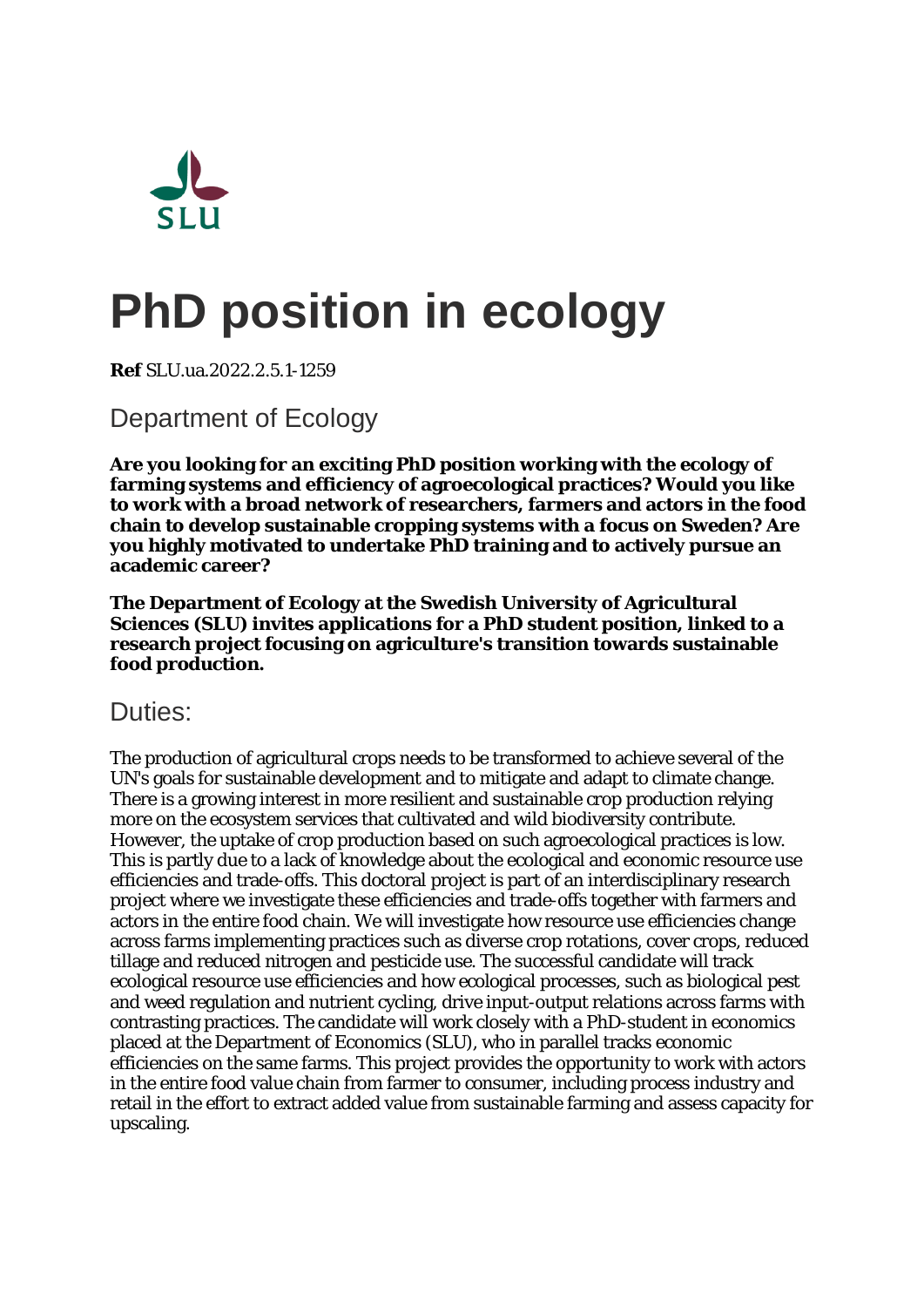As a PhD student in biology with specialisation in ecology, the student will carry out supervised research leading to a PhD thesis as well as taking PhD courses to the equivalent of 30 credits.

The position is based at the SLU Department of Ecology in Uppsala, Sweden. The project is a close interdisciplinary collaboration including the Departments of Ecology, Crop Production Ecology, and Economics. Within the Ecology department, the student will join the Agricultural Entomology team comprising about 25 staff-members including several PhD students, post-doctoral researchers, research assistants, senior researchers, three senior lecturers and a professor. The successful candidate will be part of a stimulating and dynamic research environment and an extensive national and international network with colleagues who focus on multiple aspects of sustainable agriculture. Topics of interest include the ecology of primary production and ecosystem functions driven by communities above and below ground. Solutions are sought to produce enough food, preserve threatened species, support biological diversity and ecosystem services in changing climate and land use. Active collaborations with and outreach to farmers and other stakeholders in the food sector are key activities.

# Qualifications:

To qualify, it is necessary to have at least 240 higher education credits in ecology, agronomy, biology, environmental sciences, agricultural engineering, or equivalent fields. Written and oral skills in English is required, corresponding to Swedish upper secondary school English 6 or equivalent level from an internationally recognised language test (TOEFL, IELTS or Cambridge ESOL). Skills in experimental ecology are meriting, as is experience with database handling and statistical analysis. The successful applicant should be strongly motivated to work with tasks outlined above. The candidate is expected to be capable and willing to take initiative to work independently to move the project forward and work well in a team. Driver's license is a merit.

The selection among the eligible applicants will be based on their capacity to benefit from the training, their ability to collaborate, as well as their creativity, initiative, and independence. Particular emphasis will be placed on their written motivation, which should outline their research interests and expectations for the project. It should describe what makes the applicant a motivated and suitable candidate for pursuing a PhD program in general and for this position in particular. Personal merits will play a significant role in the recruitment process.

Place of work:

Uppsala, Sweden.

Form of employment:

Fixed term employment of 4 years.

Extent:

100%